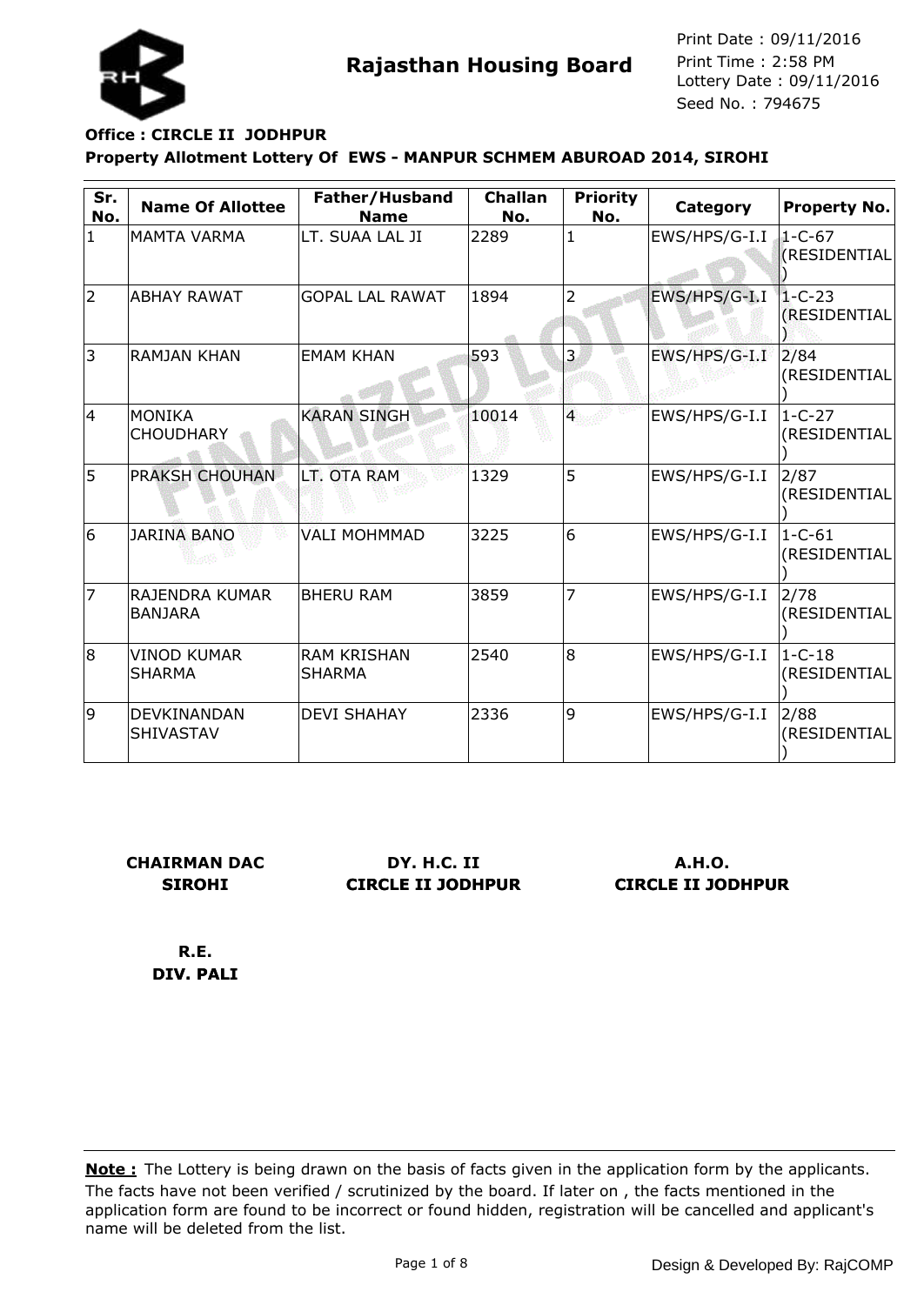

# **Property Allotment Lottery Of EWS - MANPUR SCHMEM ABUROAD 2014, SIROHI Office : CIRCLE II JODHPUR**

| Sr.<br>No.   | <b>Name Of Allottee</b>          | Father/Husband<br><b>Name</b> | <b>Challan</b><br>No. | <b>Priority</b><br>No.  | Category                           | <b>Property No.</b>          |
|--------------|----------------------------------|-------------------------------|-----------------------|-------------------------|------------------------------------|------------------------------|
| 10           | NIKA DIYA                        | SHELESH PAL SINGH 3513        |                       | 10                      | EWS/HPS/G-I.I                      | 2/92<br>(RESIDENTIAL)        |
| 11           | <b>RUBIYA KHAN</b>               | <b>ABDUL SALAM</b>            | 382                   | 11                      | EWS/HPS/G-I.I                      | $1 - C - 24$<br>(RESIDENTIAL |
| $ 12\rangle$ | RAJENDRA PRAJAPAT VINOD PRAJAPAT |                               | 3502                  | $\mathbf{1}$            | $EWS/HPS/G-II.I$                   | $1 - C - 30$<br>(RESIDENTIAL |
| $ 13\rangle$ | POORAN SINGH                     | <b>MANGU SINGH</b>            | 3392                  | $\overline{\mathbf{2}}$ | EWS/HPS/G-II.I  2/80               | (RESIDENTIAL                 |
| 14           | <b>MAHENDRA KUMAR</b>            | <b>SAWA RAM</b>               | 664                   | 3                       | $EWS/HPS/G-II.I$ <sup>2/79</sup>   | (RESIDENTIAL                 |
| 15           | <b>JAMILA</b>                    | <b>SHAKIL</b>                 | 3416                  | 4                       | $EWS/HPS/G-II.I$ <sup>1-C-20</sup> | (RESIDENTIAL                 |
| 16           | <b>NEERAJ KUMAR</b>              | <b>SANTOSH KUMAR</b>          | 2720                  | 5                       | $EWS/HPS/G-II.I$ <sup>1-C-41</sup> | (RESIDENTIAL                 |
| 17           | <b>BHAWANI SINGH</b>             | <b>KISHAN SINGH</b>           | 1568                  | 16                      | $EWS/HPS/G-II.I$ <sup>1-C-65</sup> | (RESIDENTIAL                 |
| 18           | YOGESH KUMAR                     | <b>PRABHU DAYAL</b>           | 3378                  | 7                       | EWS/HPS/G-II.I $ 1$ -C-55          | (RESIDENTIAL                 |

**CHAIRMAN DAC SIROHI**

**DY. H.C. II CIRCLE II JODHPUR**

**A.H.O. CIRCLE II JODHPUR**

**R.E. DIV. PALI**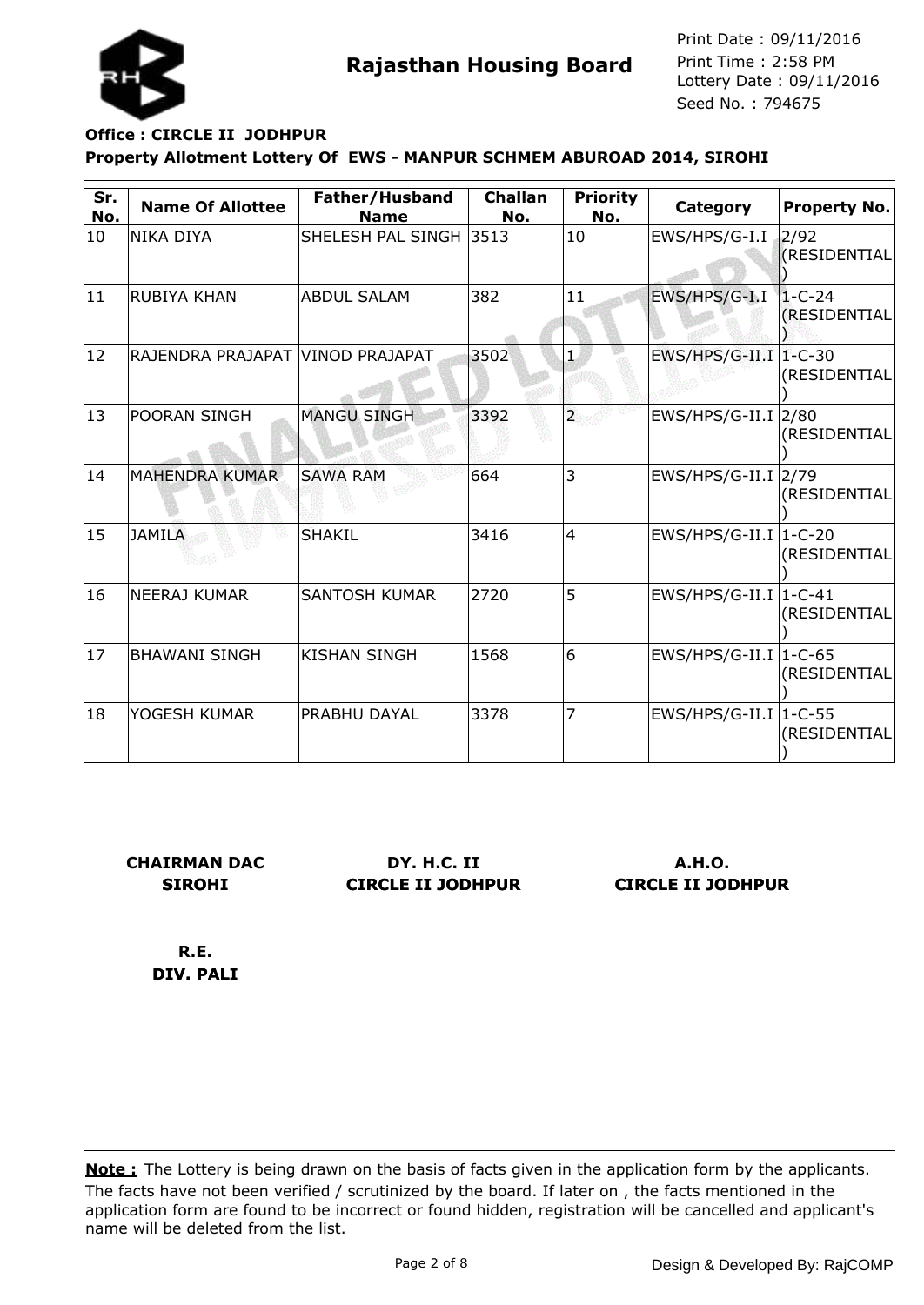

### **Property Allotment Lottery Of EWS - MANPUR SCHMEM ABUROAD 2014, SIROHI Office : CIRCLE II JODHPUR**

| Sr.<br>No. | <b>Name Of Allottee</b>                 | Father/Husband<br><b>Name</b>         | <b>Challan</b><br>No. | <b>Priority</b><br>No. | Category                           | <b>Property No.</b>          |
|------------|-----------------------------------------|---------------------------------------|-----------------------|------------------------|------------------------------------|------------------------------|
| 19         | PREMPAL                                 | PATWARI SHARMA                        | 453                   | 8                      | $EWS/HPS/G-II.I$ 1-C-54            | (RESIDENTIAL                 |
| 20         | <b>RITU SEN</b>                         | <b>MUKESH</b>                         | 1284                  | 9                      | EWS/HPS/G-II.I 1-C-63              | (RESIDENTIAL                 |
| 21         | <b>DEEPAK PANDAY</b>                    | <b>RAJ NARAYAN</b><br><b>PANDEY</b>   | 2158                  | 10 <sub>1</sub>        | $EWS/HPS/G-II.I$ <sub>2/82</sub>   | (RESIDENTIAL                 |
| 22         | <b>HANUMAN SINGH</b>                    | <b>PADAM SINGH</b>                    | 1884                  | ٩ï.                    | $EWS/HPS/G-II.I$ <sup>2/90</sup>   | (RESIDENTIAL                 |
| 23         | <b>PRAKASH CHAND</b>                    | <b>HEERA LAL JI</b>                   | 230                   | 12                     | $EWS/HPS/G-II.I$ <sup>1-C-39</sup> | (RESIDENTIAL                 |
| 24         | MOHMMAD MAJID                           | LT. ABDUL HAMID                       | 1532                  | 13                     | EWS/HPS/G-II.I   1-C-17            | (RESIDENTIAL                 |
| 25         | <b>MAHENDRA KUMAR</b><br><b>PARIHAR</b> | PHOOL CHAND                           | 38                    | $\mathbf{1}$           | EWS/HPS/G-<br>II.II                | 2/93<br>(RESIDENTIAL         |
| 26         | <b>VIJAY KUMAR</b>                      | CHUNNI LAL JI                         | 2263                  | $\overline{2}$         | EWS/HPS/G-<br>II.II                | $1 - C - 57$<br>(RESIDENTIAL |
| 27         | DEVENDRA KUMAR<br><b>SHARMA</b>         | <b>RAMNI SHANKAR</b><br><b>SHARMA</b> | 1904                  | 3                      | EWS/HPS/G-<br>II.II                | $1 - C - 53$<br>(RESIDENTIAL |

**CHAIRMAN DAC SIROHI**

**DY. H.C. II CIRCLE II JODHPUR**

**A.H.O. CIRCLE II JODHPUR**

**R.E. DIV. PALI**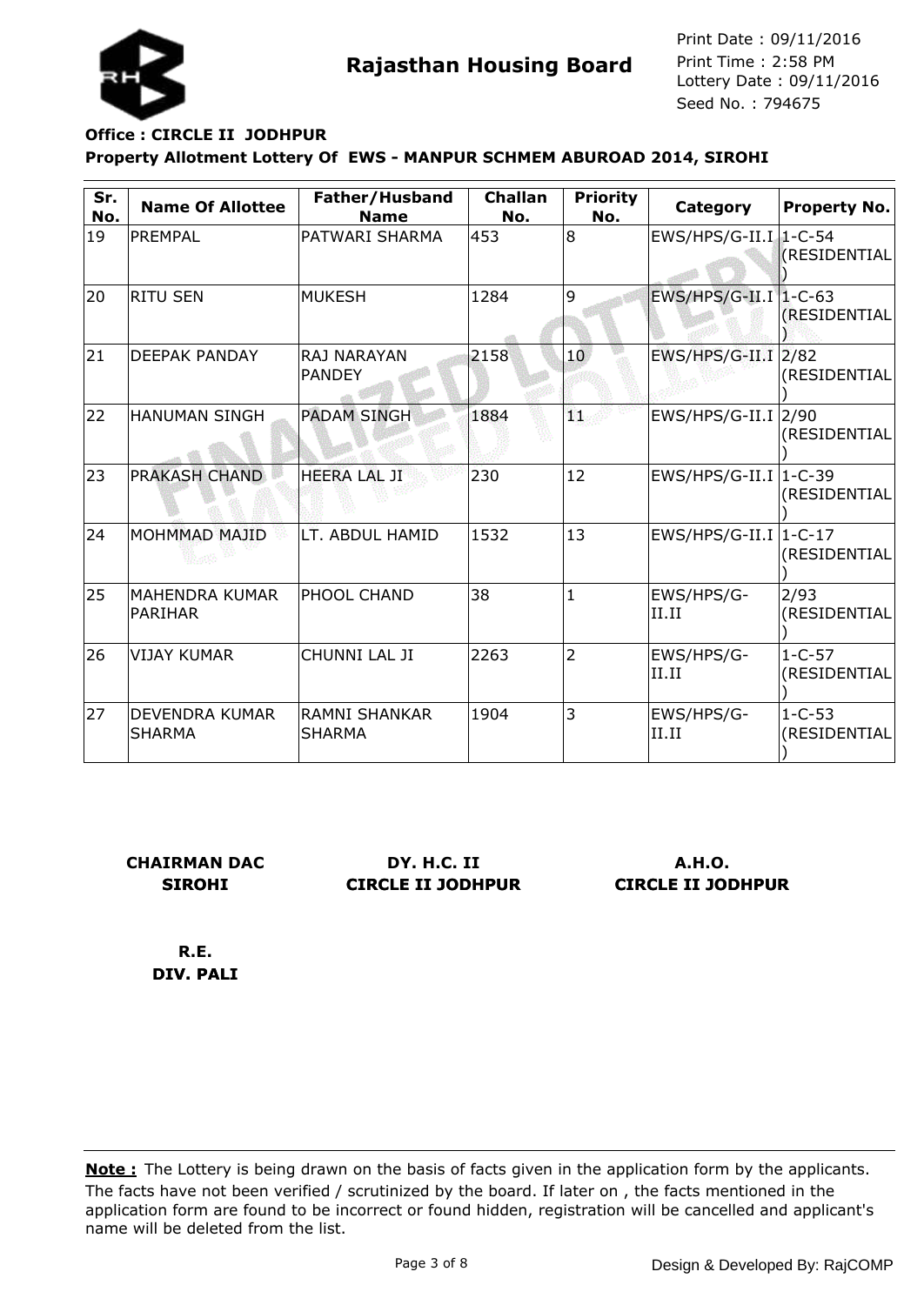

### **Property Allotment Lottery Of EWS - MANPUR SCHMEM ABUROAD 2014, SIROHI Office : CIRCLE II JODHPUR**

| Sr.<br>No. | <b>Name Of Allottee</b>                | Father/Husband<br><b>Name</b>        | <b>Challan</b><br>No. | <b>Priority</b><br>No. | Category           | <b>Property No.</b>          |
|------------|----------------------------------------|--------------------------------------|-----------------------|------------------------|--------------------|------------------------------|
| 28         | <b>ASHOK KUMAR</b>                     | <b>VELA RAM</b>                      | 2937                  | $\mathbf{1}$           | EWS/HPS/G-IV       | 2/94<br>(RESIDENTIAL         |
| 29         | <b>MANJEET KUMAR</b><br><b>MARU</b>    | LT. MOTI LAL JI                      | 2587                  | 2                      | EWS/HPS/G-IV       | $1 - C - 56$<br>(RESIDENTIAL |
| 30         | <b>JASA RAM</b>                        | <b>KESA RAM</b>                      | 1138                  | 3                      | EWS/HPS/G-IV       | $1 - C - 37$<br>(RESIDENTIAL |
| 31         | <b>BALU SHANKAR</b>                    | <b>RATAN LAL JI</b>                  | 2815                  | $\overline{4}$         | EWS/HPS/G-IV       | 2/86<br>(RESIDENTIAL         |
| 32         | <b>TARUN KUMAR</b>                     | <b>CHUNNI LAL JI</b>                 | 3242                  | 6                      | EWS/HPS/G-IV       | $1 - C - 36$<br>(RESIDENTIAL |
| 33         | <b>ABDUL MUTTLIB</b><br><b>KURESHI</b> | <b>ABDUL BASIT</b><br><b>KURESHI</b> | 1529                  | $\mathbf{1}$           | EWS/HPS/G-<br>IX.I | $1 - C - 26$<br>(RESIDENTIAL |
| 34         | PINKI MEENA                            | <b>BABU LAL JI</b>                   | 353                   | $\mathbf{1}$           | EWS/HPS/G-V        | $1 - C - 42$<br>(RESIDENTIAL |
| 35         | <b>RATAN KUMAR</b>                     | <b>KISHAN DAS</b>                    | 1959                  | $\overline{2}$         | EWS/HPS/G-V        | $1 - C - 31$<br>(RESIDENTIAL |
| 36         | <b>MUKESH KUMAR</b>                    | VAGARAM BHIL                         | 3496                  | 3                      | EWS/HPS/G-V        | 2/83<br>(RESIDENTIAL         |

**CHAIRMAN DAC SIROHI**

**DY. H.C. II CIRCLE II JODHPUR**

**A.H.O. CIRCLE II JODHPUR**

**R.E. DIV. PALI**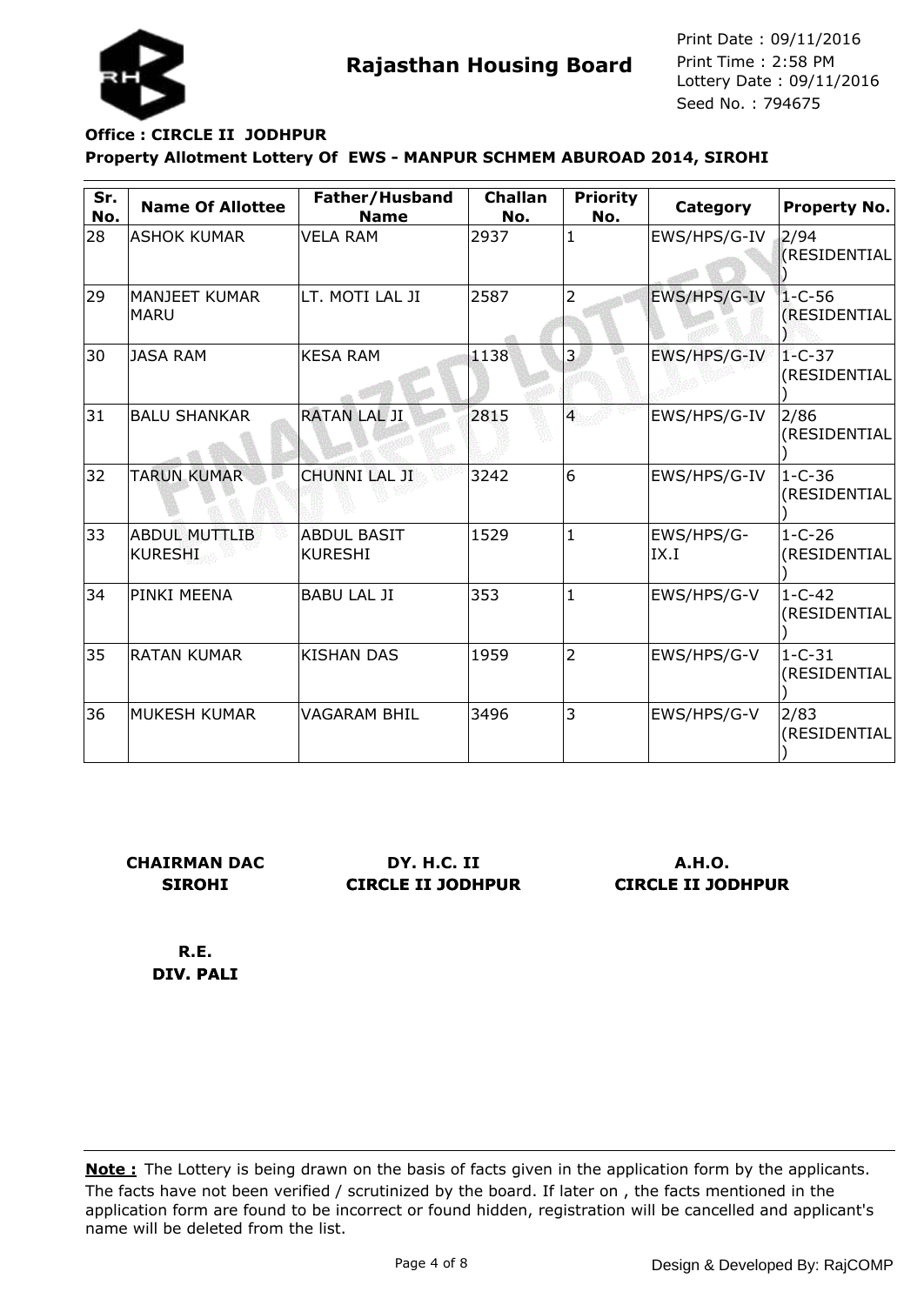

### **Property Allotment Lottery Of EWS - MANPUR SCHMEM ABUROAD 2014, SIROHI Office : CIRCLE II JODHPUR**

| Sr.<br>No. | <b>Name Of Allottee</b>              | Father/Husband<br><b>Name</b>           | <b>Challan</b><br>No. | <b>Priority</b><br>No. | Category                  | <b>Property No.</b>             |
|------------|--------------------------------------|-----------------------------------------|-----------------------|------------------------|---------------------------|---------------------------------|
| 37         | <b>HARI RAM MEENA</b>                | JAGDISH LAL MEENA                       | 1858                  | $\overline{4}$         | EWS/HPS/G-V               | $1 - C - 66$<br>(RESIDENTIAL    |
| 38         | <b>DOLAT DEVI</b>                    | <b>SANTPAL</b>                          | 1921                  |                        | EWS/HPS/G-<br><b>VIII</b> | $1 - C - 25$<br>(RESIDENTIAL    |
| 39         | ANJU                                 | <b>BALRAM</b>                           | 3324                  | $\overline{2}$         | EWS/HPS/G-<br>VIII        | $1 - C - 47$<br>(RESIDENTIAL    |
| 40         | <b>IRAKESH KUMAR</b><br><b>SINGH</b> | <b>MANAN SINGH</b>                      | 2162                  | ŋ.                     | EWS/ORS/G-I.I             | $1 - C - 60$<br>(RESIDENTIAL    |
| 41         | <b>LAL JI PRASAD</b>                 | <b>KIRODHAN</b>                         | 1733                  | $\overline{2}$         | EWS/ORS/G-I.I             | $ 1 - C - 42A $<br>(RESIDENTIAL |
| 42         | <b>SANDEEP SHARMA</b>                | <b>OM PRAKASH</b><br><b>SHARMA</b>      | 3653                  | 3                      | EWS/ORS/G-I.I             | $1 - C - 28$<br>(RESIDENTIAL    |
| 43         | <b>LOVELESH</b><br><b>SAKSHENA</b>   | <b>RANVEER PRASAD</b><br><b>SAKSENA</b> | 1477                  | $\overline{4}$         | EWS/ORS/G-I.I             | $1 - C - 45$<br>(RESIDENTIAL    |
| 44         | <b>MOHIT MAKWANA</b>                 | <b>PREM CHAND</b><br><b>MAKWANA</b>     | 974                   | 5                      | EWS/ORS/G-I.I             | $1-C-64$<br>(RESIDENTIAL        |
| 45         | <b>PREMPAL SINGH</b>                 | OM PRAKASH SINGH                        | 1478                  | 6                      | EWS/ORS/G-I.I             | $1 - C - 21$<br>(RESIDENTIAL    |

**CHAIRMAN DAC SIROHI**

**DY. H.C. II CIRCLE II JODHPUR**

**A.H.O. CIRCLE II JODHPUR**

**R.E. DIV. PALI**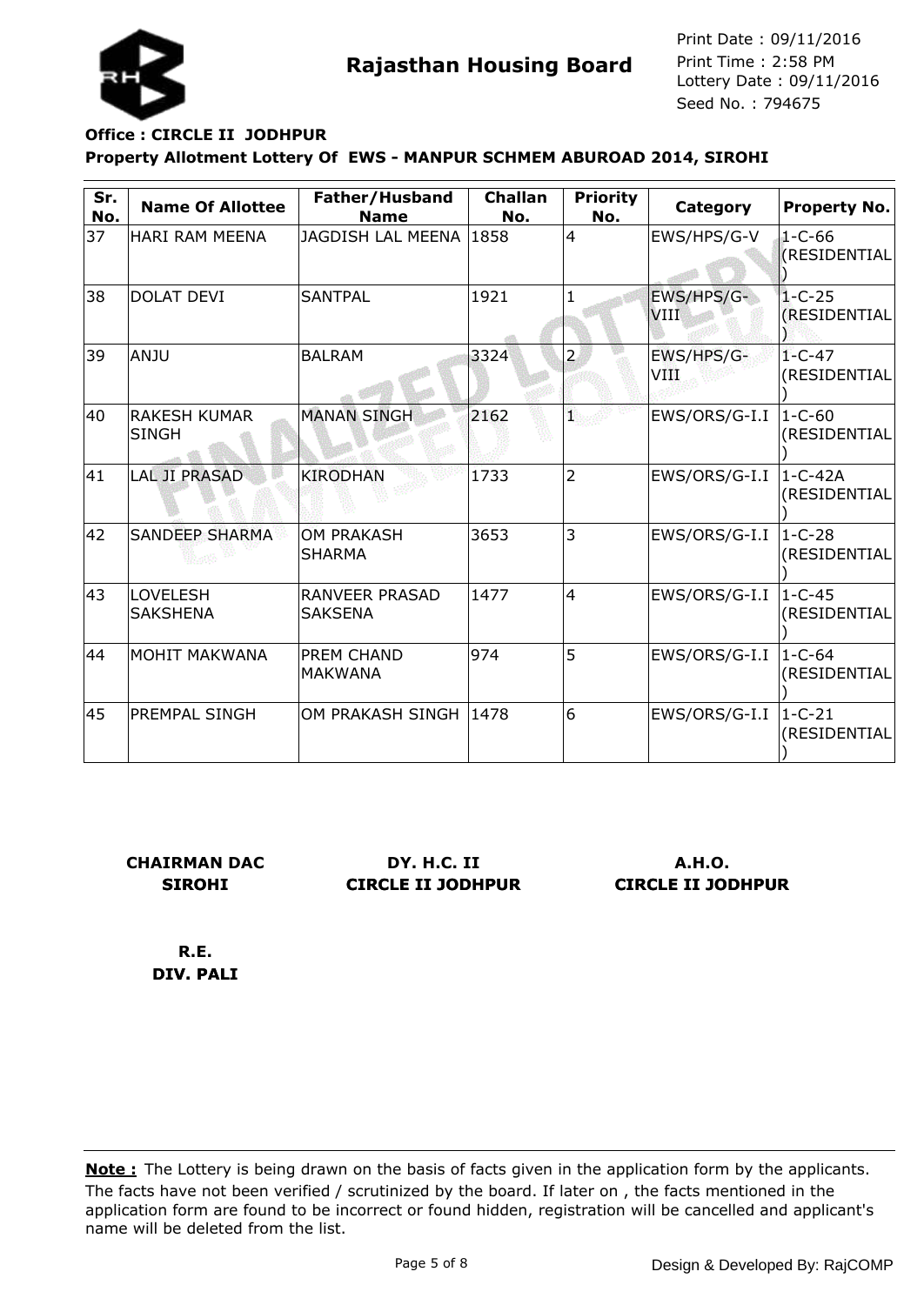

### **Property Allotment Lottery Of EWS - MANPUR SCHMEM ABUROAD 2014, SIROHI Office : CIRCLE II JODHPUR**

| Sr.<br>No. | <b>Name Of Allottee</b>                | Father/Husband<br><b>Name</b>         | <b>Challan</b><br>No. | <b>Priority</b><br>No. | Category                | <b>Property No.</b>          |
|------------|----------------------------------------|---------------------------------------|-----------------------|------------------------|-------------------------|------------------------------|
| 46         | <b>HEMANT SHARMA</b>                   | <b>KAMAL KISHORE</b><br><b>SHARMA</b> | 1002                  | 7                      | EWS/ORS/G-I.I           | $1 - C - 29$<br>(RESIDENTIAL |
| 47         | lpadma kumari                          | <b>SHIVAN DAS</b>                     | 127                   | 8                      | EWS/ORS/G-I.I           | $1 - C - 43$<br>(RESIDENTIAL |
| 48         | INSAF MOHMMAD                          | <b>RASUL MOHMMAD</b>                  | 1314                  | $\mathbf{1}$           | $EWS/ORS/G-II.I 1-C-33$ | (RESIDENTIAL                 |
| 49         | <b>CHANDRA PRAKASH</b>                 | <b>RAM PRASAD</b>                     | 1738                  | $\overline{2}$         | $EWS/ORS/G-II.I 1-C-32$ | (RESIDENTIAL                 |
| 50         | <b>HITESH KUMAR</b>                    | <b>BHANWAR LAL</b>                    | 549                   | $\overline{4}$         | $EWS/ORS/G-II.I 1-C-34$ | (RESIDENTIAL                 |
| 51         | <b>CHANDU BALA</b><br><b>CHOUDHARY</b> | <b>AJAY SINGH</b><br><b>CHOUDHARY</b> | 2003                  | 5                      | $EWS/ORS/G-II.I 1-C-19$ | (RESIDENTIAL                 |
| 52         | MOHMMAD SAJID                          | MO. BASHIR<br><b>KHOKHAR</b>          | 1817                  | 6                      | $EWS/ORS/G-II.I 1-C-40$ | (RESIDENTIAL                 |
| 53         | <b>RAIS KHAN</b>                       | MO. ISMAIL                            | 2740                  | $\overline{7}$         | $EWS/ORS/G-II.I 1-C-48$ | (RESIDENTIAL                 |
| 54         | <b>RAJENDRA SINGH</b>                  | <b>SURJEET SINGH</b>                  | 1770                  | l8                     | $EWS/ORS/G-II.I 2/81$   | (RESIDENTIAL                 |

**CHAIRMAN DAC SIROHI**

**DY. H.C. II CIRCLE II JODHPUR**

**A.H.O. CIRCLE II JODHPUR**

**R.E. DIV. PALI**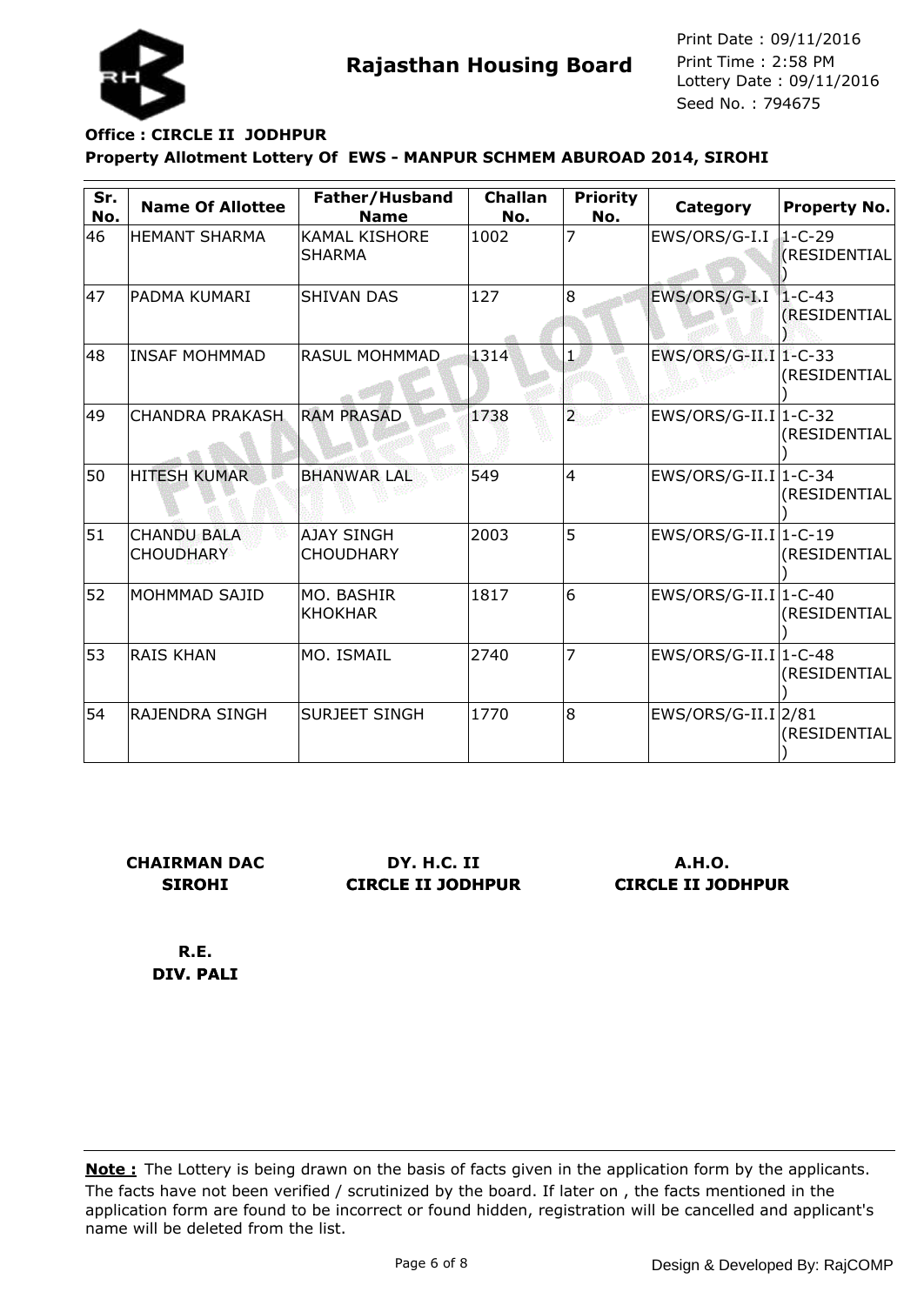

### **Property Allotment Lottery Of EWS - MANPUR SCHMEM ABUROAD 2014, SIROHI Office : CIRCLE II JODHPUR**

| Sr.<br>No. | <b>Name Of Allottee</b>              | Father/Husband<br><b>Name</b> | <b>Challan</b><br>No. | <b>Priority</b><br>No.  | Category              | <b>Property No.</b>           |
|------------|--------------------------------------|-------------------------------|-----------------------|-------------------------|-----------------------|-------------------------------|
| 55         | <b>JAGDISH KUMAR</b>                 | <b>HAJARI MAL</b>             | 3997                  | 9                       | EWS/ORS/G-II.I 2/95   | <b>(RESIDENTIAL</b>           |
| 56         | <b>SHABBO KURESHI</b>                | IMO. SHAHID<br><b>KURESHI</b> | 3526                  | 10                      | EWS/ORS/G-II.I 1-C-58 | (RESIDENTIAL                  |
| 57         | <b>SURENDRA SINGH</b>                | <b>BAHADUR SINGH</b>          | 24                    | 1.                      | EWS/ORS/G-<br>II I).  | 2/85<br>(RESIDENTIAL          |
| 58         | <b>PRAKASH RAM</b><br><b>MEGHWAL</b> | <b>BABU LAL</b>               | 960                   | $\overline{\mathbf{2}}$ | EWS/ORS/G-IV          | $1 - C - 39A$<br>(RESIDENTIAL |
| 59         | <b>RAJESH KUMAR</b>                  | <b>DHARAM CHAND</b>           | 1368                  | 3                       | EWS/ORS/G-IV          | $1 - C - 46$<br>(RESIDENTIAL  |
| 60         | <b>RAKESH KUMAR</b>                  | CHAMPA LAL JI                 | 2738                  | 4                       | EWS/ORS/G-IV          | $1 - C - 51$<br>(RESIDENTIAL  |
| 61         | <b>HAKMA RAM</b>                     | <b>GANESH RAM</b>             | 3539                  | 5                       | EWS/ORS/G-IV          | $1 - C - 52$<br>(RESIDENTIAL  |
| 62         | <b>KANHEYA LAL</b>                   | <b>DHANNA LAL</b>             | 362                   | $\mathbf{1}$            | EWS/ORS/G-<br>IX.II   | $1 - C - 59$<br>(RESIDENTIAL  |
| 63         | <b>BAL RAM MEENA</b>                 | <b>RAMPAL MEENA</b>           | 342                   | $\mathbf{1}$            | EWS/ORS/G-V           | 2/91<br>(RESIDENTIAL          |

**CHAIRMAN DAC SIROHI**

**DY. H.C. II CIRCLE II JODHPUR**

**A.H.O. CIRCLE II JODHPUR**

**R.E. DIV. PALI**